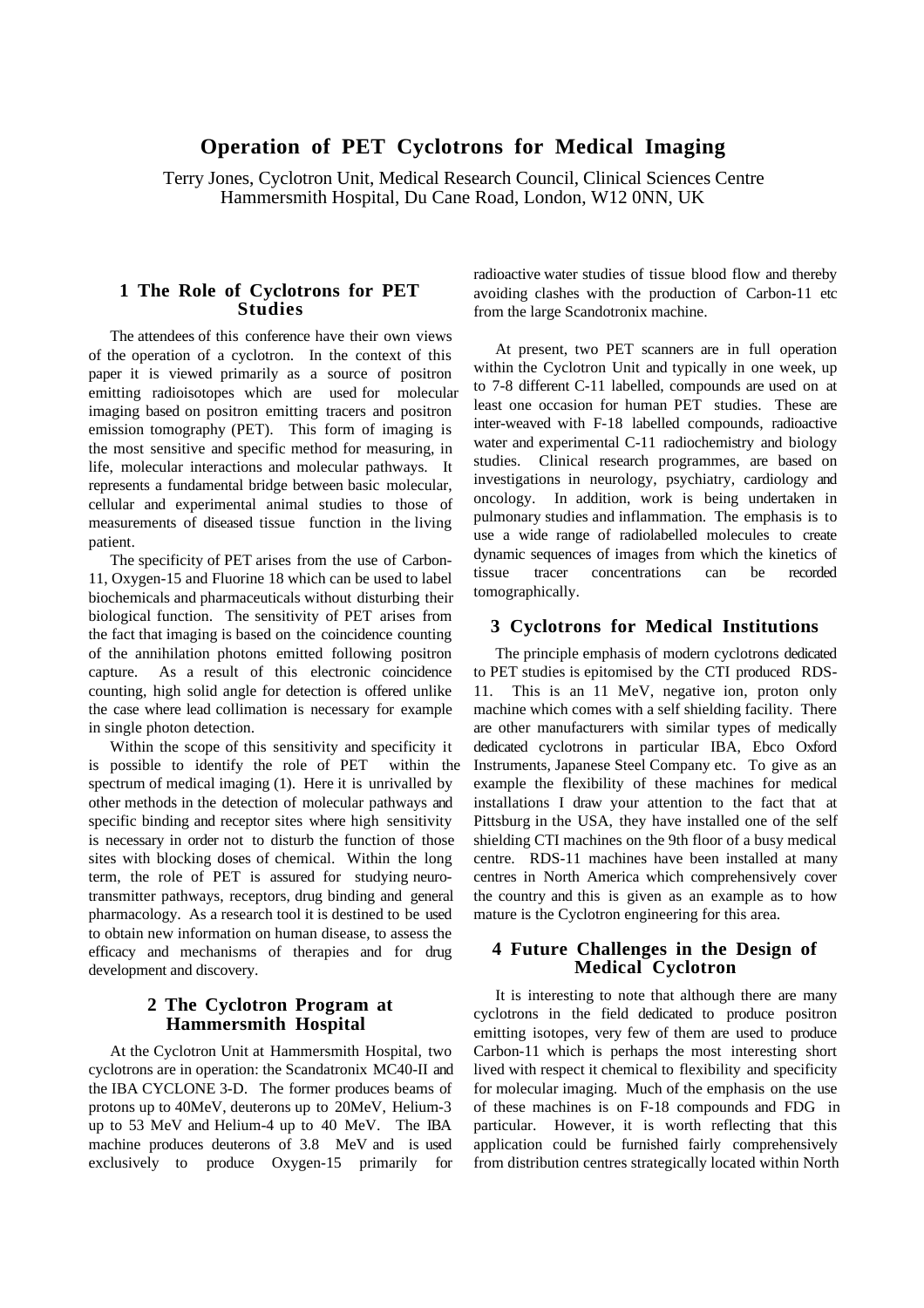America. In effect many medical cyclotron installations are the equivalent of thorough bred race horses which are kept firmly locked in the stable. Maybe one of the reasons for this lack of exploitation rests on the high commitment necessary to introduce radiosynthetic labelling using Carbon-11 and the corresponding safety and quality control regulations which need to be overcome in their administration to human subjects.

With this observation it is appropriate to consider the future designs of cyclotrons for medical imaging. It could be considered that the location of cyclotrons for sophisticated molecular imaging is best considered to be that condusive to molecular biology, molecular medicine and pharmacology rather than radiology, the average department of which is certainly less molecularly orientated.

In considering the future potential of molecular imaging in medical research it is clear that its role in the translation from the laboratory to the bedside will be important. Hence one would anticipate that the future use of molecular imaging will focus primarily on large academic centres with a strong remit to exploiting molecular biology discoveries and drug development in general. In fact one could go far as to say that unless this translation from molecular biology to studies in human subject occurs, then many of the fundamental discoveries in the laboratory will be under exploited.

Having identified this future application, it is worth considering how one would extend the range of tracer studies in order to comprehensively embrace the requirements of the molecular biologist.

One area which requires immediate attention for development is how to radiolabel, with positron emitting isotrops, amino acids, proteins, peptides etc. Here one turns to radiochemistry which is being developed primarily in the single photon area namely the use of methods used for radiolabelling by direct halogenation and chelation techniques. In fact, this chemisty is far simpler to implement than that where one builds a molecule with Carbon-11 using chemical precursors. With this vision in mind, one requires positron emitting radio isotopes of suitable metals and halogens.

Table 1 shows a range of metals and halogens which emit positrons suitable for this type of study. It is of note that the identified routes for producing these type of nuclei involve the use of comparatively high energy accelerated beams and in particular the use of helium 3 and helium 4 particles.

Hence the challenge to the cyclotron manufacturers is that in order to fully exploit molecular imaging, the ideal cyclotron is one which is as user friendly and computer controlled as the small 11 MeV negative ion proton machines are but with the flexibility for producing beams of up to 30 MeV alpha particles. Such machines will be destined for academic centres of the highest order and also developmental departments within the pharmaceutical industry. There may be concern that the use of longer

lived radiolabels would be restrictive because of excessive radiation dose to the subject investigated. However, I draw your attention to the fact that the technology of PET scanners is continuously developing with respect to improved sensitivity. This is based mainly on extending the axial length of the tomographs thereby increasing the solid angle for detection.

### **5 Acknowledgement**

I wish to acknowledge the useful discussions and suggestions when preparing the paper from Bruce Mackay and Mike Renton (Cyclotron Engineers), Andy Roberts (targetry physics) and Frank Brady, Jindy Luthra and Vic Pike (Radio chemists)

#### **6 Reference**

T. Jones, The role of Positron Emission Tomography within the spectrum of Medical Imaging Eur J Nucl Med (1996) 23:207-211.